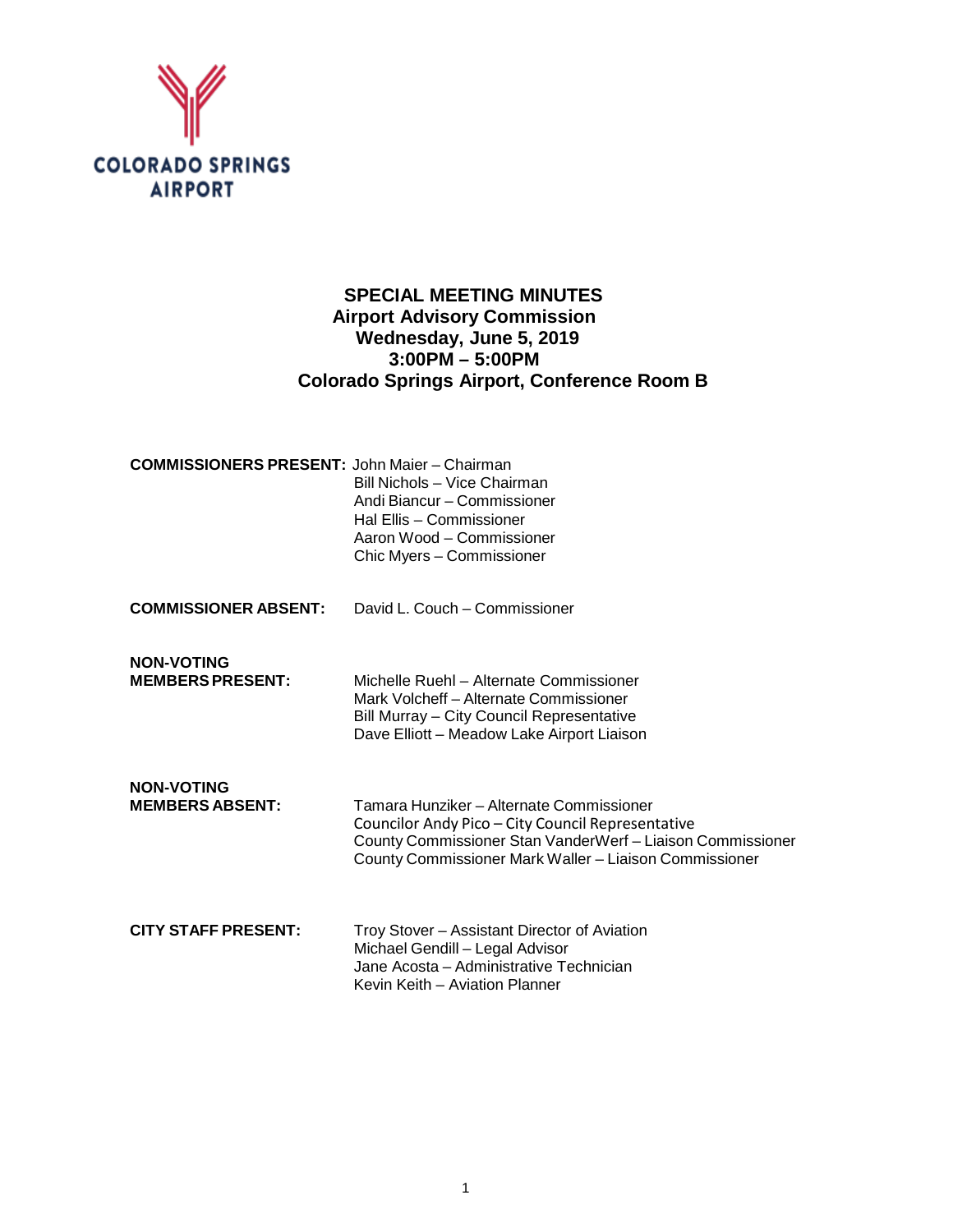#### I. **MEETING CALLED TO ORDER at 3:05PM JUNE 5, 2019 by CHAIRMAN MAIER**

#### II. **SPECIAL MEETING – Land Use Items**

Airport staff presented and discussed two (2) Land Use Items in the City.

Land Use Item #3, The Ridge at Sand Creek, was tabled at the scheduled Airport Advisory Commission meeting, May 22. 2019.

Chairman Maier motioned to approve Land Use Item #3. The motion recommended that airport staff coordinate with the developer (as had been done on the Patriot Park development) to add a note on the PUD Development Plan stating the Ridge at Sand Creek lies within an Airport Overlay District and may be subject to noise from operation at the airport. Vice Chairman Nichols seconded.

Discussion: Questions were raised about the adequacy of the recommended note to insure timely notification to a potential buyer of proximity of the airport. The commissioners also discussed how improved buyer notification might be developed within the existing or a future statutory framework.

#### Vote: **APPROVED (Unanimous)**

The Commissioners (in a working session) discussed the process of formulating land use resolutions, and expressed their views on the appropriateness and applicability of the resulting recommendations. Commissioners shared a very broad diversity of opinion. No motions were entertained and no votes were taken.

Airport Staff also shared that historically, a very high percentage of additional recommendation approved by the Commission, had been successfully implemented through negotiation by Airport Staff with developers/petitioner and the City/County Planning staffs.

Land Use Item #4:

A motion to reconsider Land Use Item #4 was made by Chairman Maier and Seconded by Vice Chairman Nichols.

Discussion: Several Commissioners requested clarification on why Land Use Item #4 was being presented for reconsideration. In the course of an extended discussion, it became clear that the wording of the resolution previously approved required clarification.

## **FINAL VOTE** to Reconsider Land Use Item #4: **APPROVED (Unanimous)**

Commissioner Ellis motioned to recommend approval of Land Use Item #4 with a recommendation that the developer consider noise abatement procedures in the construction of the facilities because a significant portion of air traffic inbound to one of the primary runways at Colorado Springs will pass directly overhead the proposed facility at a relatively low altitude on a regular basis. Commissioner Biancur seconded.

Discussion: None

## VOTE: **APPROVED (Unanimous)**

## III. **COMMISSION MEMBERS' COMMENTS**

• No additional Comments